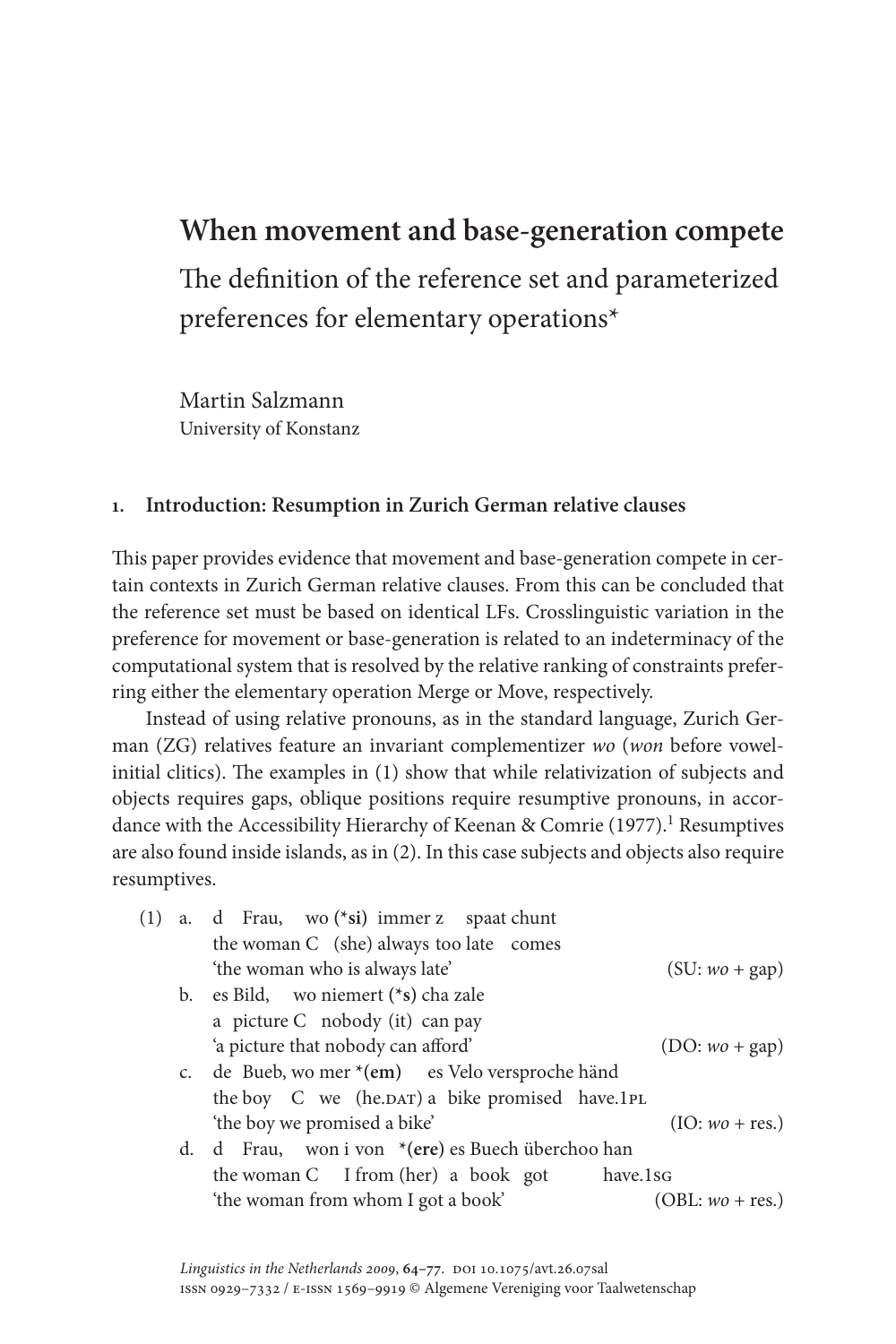(2) de Autor, wo d Marie < jedes Buech, won the author C the Mary every book C **\*(er)** schriibt >, chaufft he writes buys 'the author such that Mary buys every book he writes' (CNPC)

#### **2. The syntax of resumption in Zurich German**

#### **2.1** Explaining the distribution of resumptives in ZG relatives

The distribution of resumptives is governed by two factors. Resumptives occur to prevent violations of locality, as in (2). This also covers cases like (1d), since in ZG PPs are strong islands. Dative resumptives are the reflex of a realizational constraint operative in most German varieties that requires the overt realization of oblique case (see Salzmann 2006, 2008, 2009b for details).

Resumptives thus act as a last resort, occurring only when gap derivations fail. Since subjects and direct objects are realized by non-oblique cases, they do not have to be expressed overtly; resumptives are therefore not necessary. This statement has far-reaching implications. Since there is a mechanism which can produce resumptive structures, and since no obvious principle of grammar prevents resumptives for subjects/direct objects, we must assume that resumptive derivations converge for these relations as well.<sup>2</sup> But since only gap derivations are grammatical in these environments, we must conclude that they block resumptive derivations. Why this should be the case is addressed in Section 5. Competition implies that gap and resumptive relatives belong to the same reference set. This raises interesting questions about the definition of the reference set given that it is not clear whether gap and resumptive relatives involve identical numerations. This issue will be addressed in Sections 3 and 4.

#### **2.2** Resumption involves base-generation

While base-generation approaches to resumption used to be the default, recent years have witnessed a number of movement accounts (see e.g. Pesetsky 1998, Aoun et al. 2001 and Boeckx 2003). I will opt for base-generation here because it explains the insensitivity to locality in ZG, as was illustrated in (2). As stressed in McCloskey (2002), this frequently attested property of resumption remains an insurmountable problem for movement accounts.<sup>3</sup> Since I have extensively argued for this position elsewhere (Salzmann 2008, 2009a), I will simply adopt this position here.4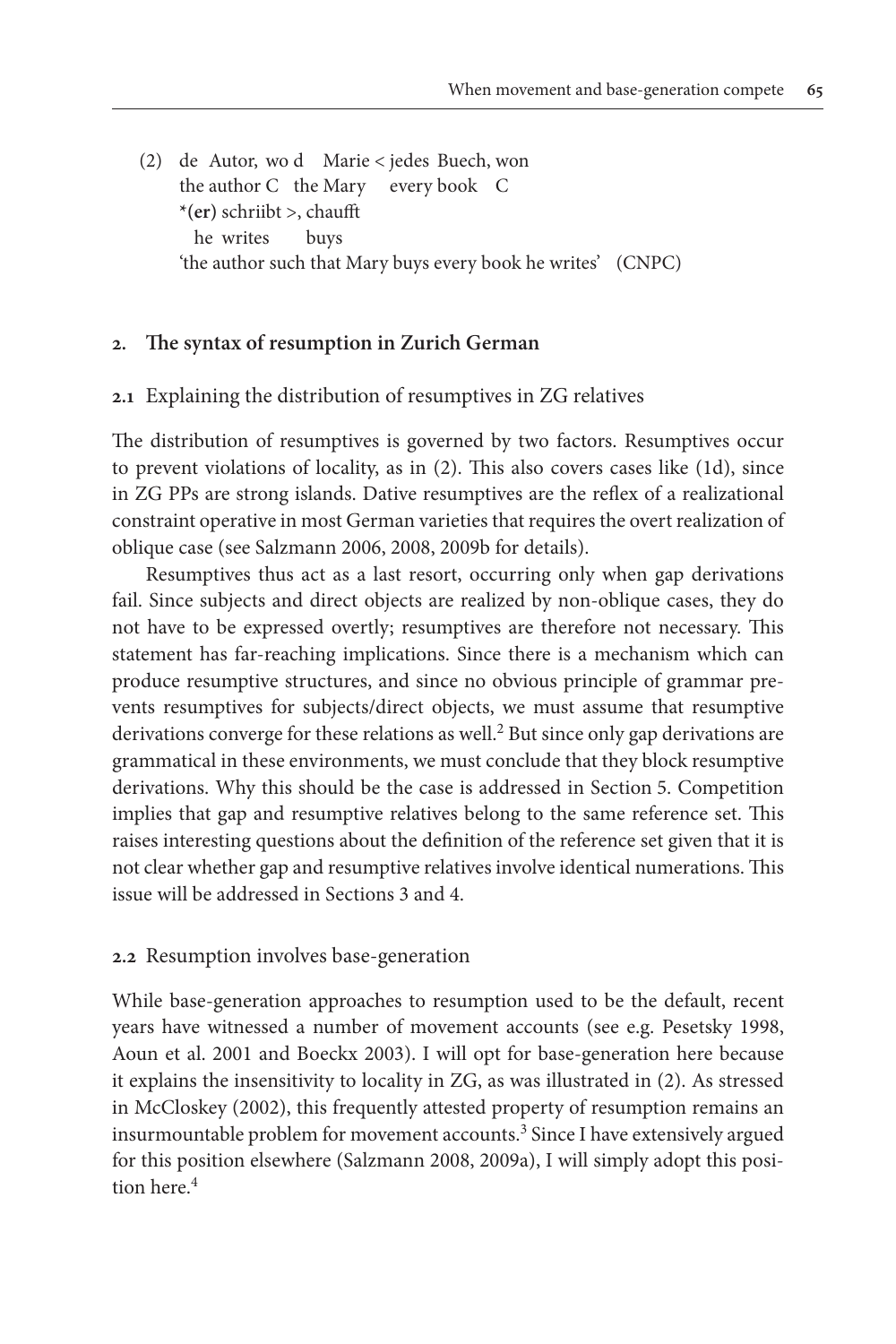# **3. Base-generation with the reference set based on identical numerations?**

This section discusses proposals that allow competition between gap and resumptive relatives based on the assumption that both involve the same numeration. This implies that the difference between gap and resumptive relatives obtains during the derivation.

# **3.1** The resumptive is added during the derivation (Aoun et al. 2001)

Aoun et al. (2001) propose a derivational implementation of base-generation whereby the resumptive is introduced during the derivation at the point where movement should take place from inside an island. They postulate an operation *Bind* which involves demerging the operator, re-merging it in the final landing-site and pronominalization in the extraction site. *Bind* is in principle also available in transparent domains, but in that case it is blocked by the movement derivation, which is taken to be more economical, both with respect to derivational (Fewest Steps) and representational (pronominalization) economy. This approach faces one major problem (cf. Salzmann 2009a for more detailed discussion): It predicts resumptives in intermediate positions in those cases where the operator undergoes A'-movement before encountering an island:

(3) 
$$
{}^{*}[{}_{CP}C_{+wh} [{}_{ISLAND} [{}_{CP}Op_i [{}_{CP}Op_i ... Op_i]]]]
$$
  
res

However, resumptives never occur in intermediate positions in ZG. This shows that the choice between movement and resumption cannot be made locally, and that a derivational implementation of base-generation is inadequate. Rather, we have to assume that an operator is directly merged in the operator position, binding a pronoun in the argument position. In other words, the numeration for resumptive relatives involves the (resumptive) pronoun. If we want to explain the competition between gap and resumptive relatives under the assumption that they are based on identical numerations, there is only one option left, namely that gap relatives are based on resumptive relatives.

# **3.2** The resumptive is part of the numeration (Van Riemsdijk 1989)

Van Riemsdijk proposes such an analysis for ZG relatives. He assumes that gap and resumptive relatives start out as resumptive relatives with a base-generated operator and a pronoun in-situ that is fronted to the left periphery and — in the case of subjects and direct objects — undergoes local deletion. The deletion operation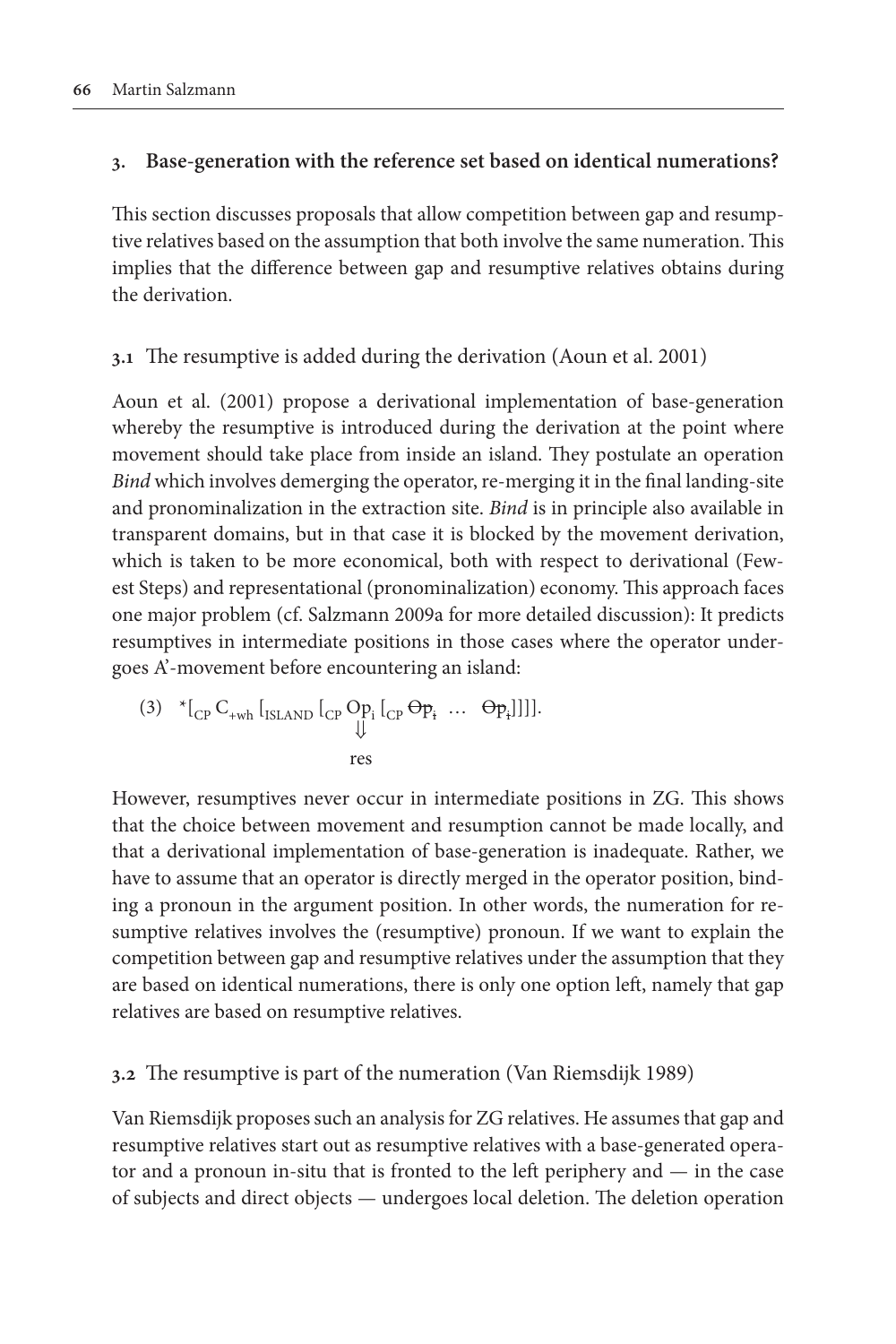is assumed to be forced by the Avoid Pronoun Principle. There is solid evidence, however, that gap relatives are not based on resumptive relatives. First, while gap relatives readily allow for scope reconstruction, resumptive relatives do not. This is unexpected if the difference is just a matter of PF:

| (4) a. di [zwäi Mäitli], won ene                             | $[2 > \forall$ ; ?? $\forall > 2]$ |
|--------------------------------------------------------------|------------------------------------|
| the two girls C they.DAT                                     |                                    |
| jede Bueb _ en Struuss muess bringe                          |                                    |
| every boy a bunch.of.flowers must bring                      |                                    |
| 'the two girls that every boy must bring a bunch of flowers' |                                    |
| b. di [zwäi Mäitli], wo jede Bueb muess _ sueche             |                                    |
| the two girls C every boy must look.for                      |                                    |
| 'the two girls that every boy must look for'                 | $[2 > \forall; \forall > 2]$       |

Second, the relativization of non-individual-denoting types like amounts cannot be based on a resumptive derivation, since there is no pronominal source. Regular personal pronouns are not compatible with amounts; there is in fact no proper pro-form at all; the only way of referring to an amount like the one in (5) would involve an expression like *so lang* 'this long'. It is unlikely, though, that such an expression would be at the basis of (5), because, unlike the weak pronouns posited for SU/DO-relativization, it would be too heavy to undergo fronting, so that deletion — being restricted to local configurations — would be impossible.<sup>5</sup> It is therefore safe to conclude that resumptive relatives are derived by base-generation while gap relatives involve movement.

(5) di [zwäi Wuche], won er \_\_ i de Ferie gsii isch the two weeks C he in the vacation been is 'the two weeks he was on vacation'

#### **4. The reference set should be based on identical LFs**

The fact that gap relatives block resumptive relatives for subjects and direct objects (recall the discussion in Section 2) implies that they compete with each other. Since a derivational implementation of base-generation is inadequate, and since gap relatives are not based on resumptive relatives, we have to conclude that movement and base-generation involve different numerations. But since there is competition, they must be in the same reference set. As a consequence, the reference set can no longer be defined on the basis of numerations.

Rather, we take these facts as evidence that the reference set should be based on identical LFs (cf. also Sternefeld 1997, Broekhuis 2008). At LF, intermediate traces will have been deleted, and the bottom copy of the movement derivation is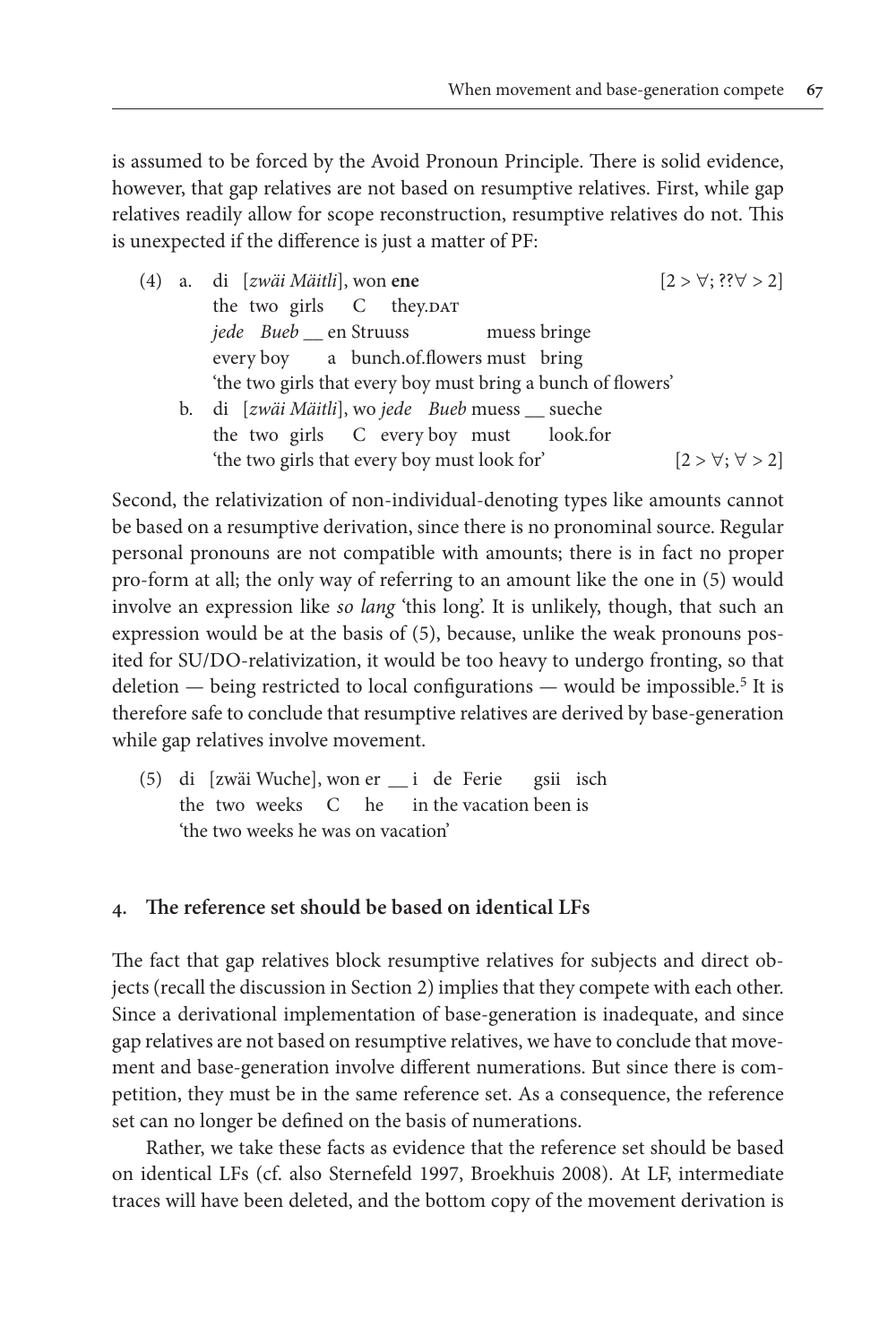converted into a variable. Through binding by the operator, the resumptive pronoun will also function as a variable:

(6) a.  $[{}_{\text{CP}}\text{Op}_i \dots \text{x}_i] \rightarrow \lambda \text{x} \dots \text{x}$  movement b.  $[{}_{\text{CP}}\text{Op}_i \dots \text{pron}_i] \rightarrow \lambda x \dots x$  base-generation

If the Copy Theory of Movement is adopted, there will be more material in the position of the variable in the movement derivation. After application of the Preference Principle, the LF of a movement derivation will look as follows:

(7) a.  $\begin{bmatrix} C_{\text{P}} & \text{[Op NP]} \dots & \text{[Op NP]} \end{bmatrix} \rightarrow (\text{Preference Principle})$ b.  $\left[\begin{matrix} \overline{C} & \overline{Op_v} \dots \\ \overline{Op_v} & \overline{Op_v} \dots \end{matrix}\right]$ 

It is by no means obvious, however, whether (7b) can be considered identical to (6b). There is one approach to resumption in the literature that derives the desired result. In order to be able to capture reconstruction effects under base-generation, Guilliot & Malkawi (2006) have proposed an NP-ellipsis analysis of resumptives where the resumptive is analyzed as a transitive determiner whose NP-complement is elided under identity with an antecedent: [D NP]. Given these assumptions, the LF of the base-generation derivation will again be practically identical to (7b). The parallelism can be made even stronger by interpreting the lower copy of movement as a definite description, as in Fox (2002: 67f.):

(8) a. which boy Mary visited which boy  $\rightarrow$  Trace Conversion b. which boy  $\lambda$ x [Mary visited the boy x] (= the boy identical to x)

I conclude from this that the LFs of movement and base-generation derivations are sufficiently similar to be part of the same reference set.<sup>6</sup>

The attentive reader will have noticed a potential contradiction between the facts in (4) and the claim that resumptive and gap relatives have identical LFs. Since resumptive relatives tend to disallow scope reconstruction while gap relatives do not, their LFs do not seem to be identical. It is therefore unclear why gap relatives should block resumptive relatives.7 Matters are slightly more complex, however: while resumptive relatives block the reconstructed reading, they do allow the specific/non-reconstruction reading; gap relatives also allow specific/ wide-scope interpretations. Consequently, under the wide-scope interpretation, gap and resumptive relatives will have the same LF and gap relatives will block resumptive relatives. Competition is thus limited to wide-scope interpretations.8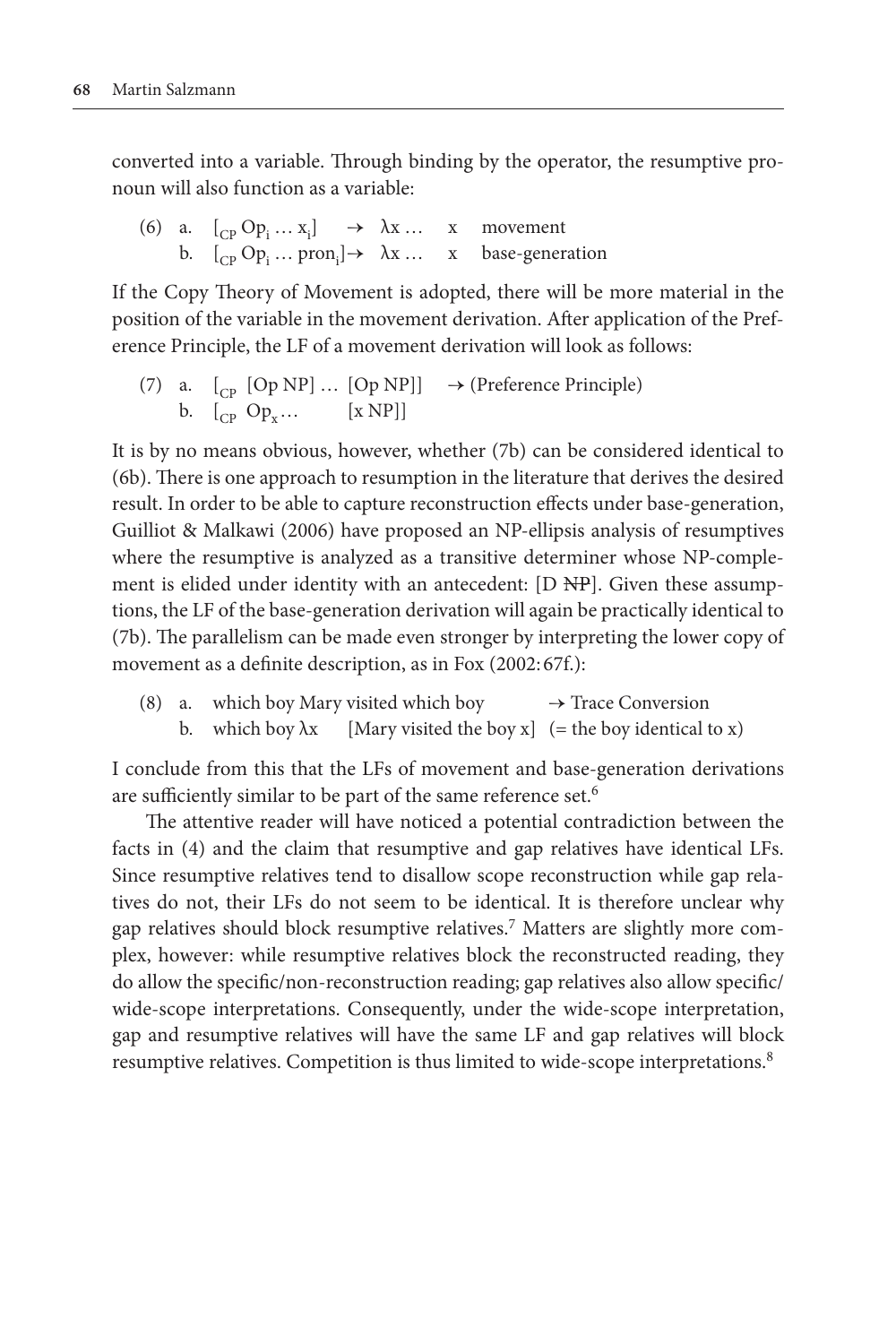# **5. Why do gaps block resumptives?**

Basing the reference set on identical LFs is a precondition for competition between gap and resumptive relatives. What still needs to be explained is why gaps/ movement block resumptives/base-generation for subjects and direct objects. I will show in this section that an approach which relies on classical Minimalist economy constraints is insufficient. Whatever it is that favors gaps/movement over resumptives/base-generation, it cannot be a universal constraint, given that there are languages where both strategies exist next to each other in identical environments. Furthermore, from the perspective of typology and acquisition, resumption is by no means marked (cf. Salzmann 2009a for details).

### **5.1** Cross-linguistic variation in the distribution of relativization strategies

There are languages which employ either gaps/movement or resumptives/base-generation only. More interesting, however, are those languages which use both strategies. Among these languages, there seem to be two groups. On the one hand, there are languages like ZG where gaps and resumptives occur in complementary distribution; in these languages resumptives are a last resort strategy and occur only when gap derivations fail. Languages belonging to this group are e.g. Colloquial Czech, Welsh, Breton and several languages in the sample of Keenan & Comrie (1977).

On the other hand, there are languages like Irish (McCloskey 1990) or Hebrew (Shlonsky 1992) which allow gaps and resumptives in the same environment, i.e. there is no complementary distribution. Irish allows gap and resumptive relatives in transparent positions such as matrix direct objects and embedded subjects/direct objects. (9) is an example with a matrix direct object:

(9) a. an fear **a** bhuail tú b. an fear **ar** bhuail tú **é** the man aL struck you the man aN struck you him 'the man that you struck' (McCloskey 1990: 205)

This state of affairs is highly problematic for a classical Minimalist approach that is based on the premises that economy constraints hold universally, i.e. favor the same type of structure/derivation in all languages. Since parametrization of economy constraints is usually not taken to be a possibility (Müller & Sternefeld 2001: 29), we would expect the constraint that favors gaps over resumptives in Zurich German to have the same effect in all languages. As the facts from Irish show, this is not correct. Additionally, there are languages like Palauan (cf. Georgopoulos 1985), which have resumption, but no gaps.

Rather, languages make different choices as to which strategy they prefer. This suggests that we need constraints which can be ranked with respect to each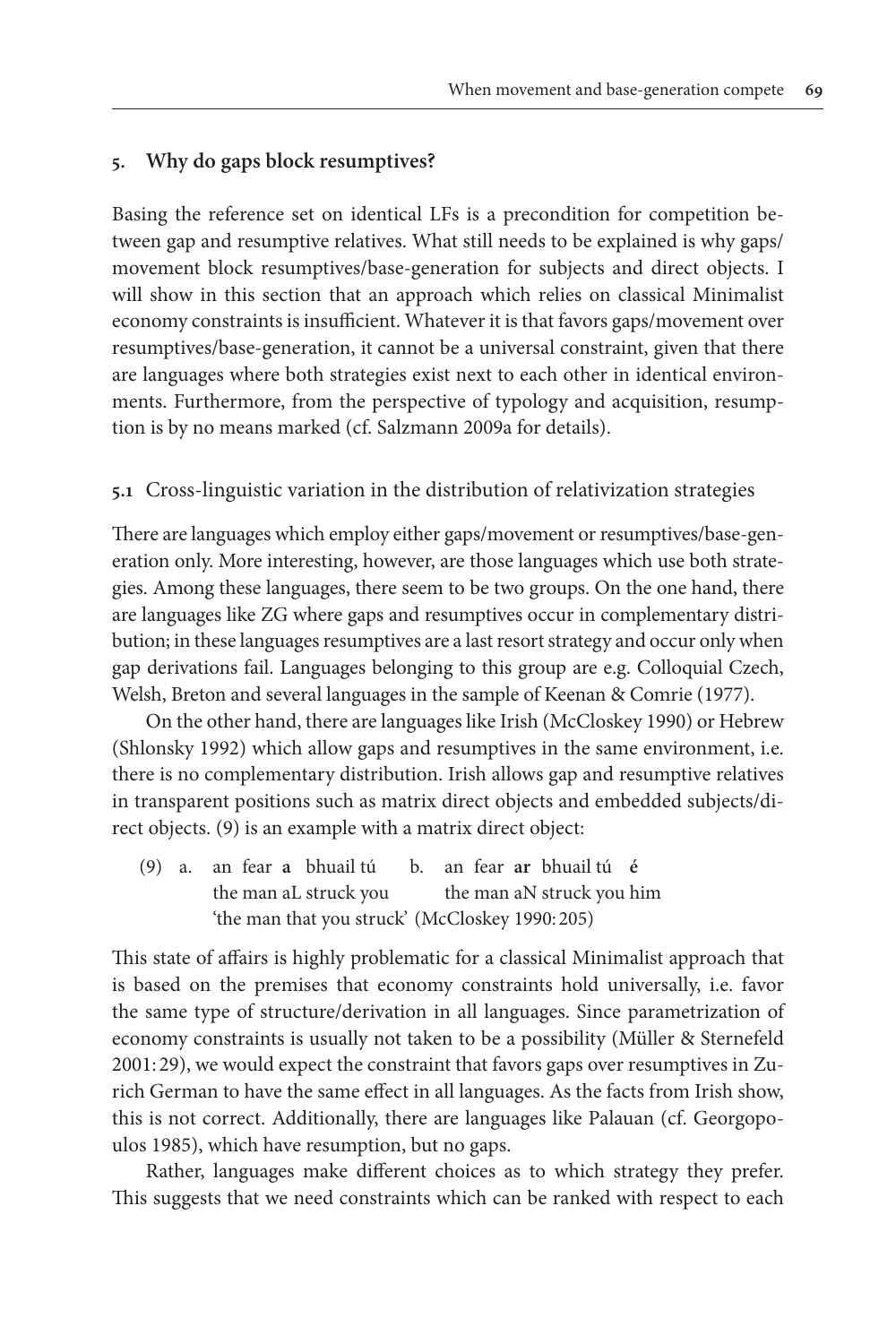other, making it possible to penalize both movement and base-generation. These are properties of Optimality-theoretic constraints. While I do not adopt a classical OT-framework (but rather the Derivations and Evaluations framework of Broekhuis 2008, cf. Salzmann 2008, 2009a), I will assume constraints with exactly these properties.<sup>9</sup>

#### **5.2** Potential economy constraints

The constraints discussed in this subsection are those found in the literature on resumption. The first two constraints that will be discussed are insufficient because they are basically MP-constraints, and are thus not designed to interact with other constraints. Consequently, they are inadequate to account for the language variation (ZG vs. Irish). The third constraint can be interpreted as a violable constraint, but it is not applicable to the analysis of resumption proposed here.

## **5.2.1** *Last resort*

Resumption is often described as a last resort. While the notion of last resort is often appealed to, its theoretical status is somewhat unclear. A last resort is usually regarded as an operation which applies if (and only if) the derivation crashes otherwise. There is thus some translocal/transderivational meta-constraint that penalizes certain — often language specific — operations if there is an alternative — converging — derivation that does not involve this operation. A famous example is *do*-support.

In this specific sense, last resort cannot be appealed to to explain the ZG facts. First, resumption, especially under the implementation proposed here, is neither a language-specific operation (resumption is typologically unmarked) nor is it a repair operation that takes place during the derivation. Secondly, and arguably even more importantly, referring to last resort essentially begs the question of why a given operation should be penalized; in the case at hand, why should movement be preferred over base-generation? It would be desirable to find a deeper reason for this preference. In essence, last resort says that certain operations are uneconomical, but it does not say why. I conclude therefore that last resort is not a proper economy constraint, but just a descriptive device. It is therefore insufficient for the present analysis.

### **5.2.2** *Derivational Economy (Fewest Steps)*

Aoun et al.'s (2001) approach to resumption relates the preference for movement over base-generation to derivational economy, since under their analysis resumption involves more operations. In the base-generation analysis proposed here this is far from clear. Movement and base-generation involve the following operations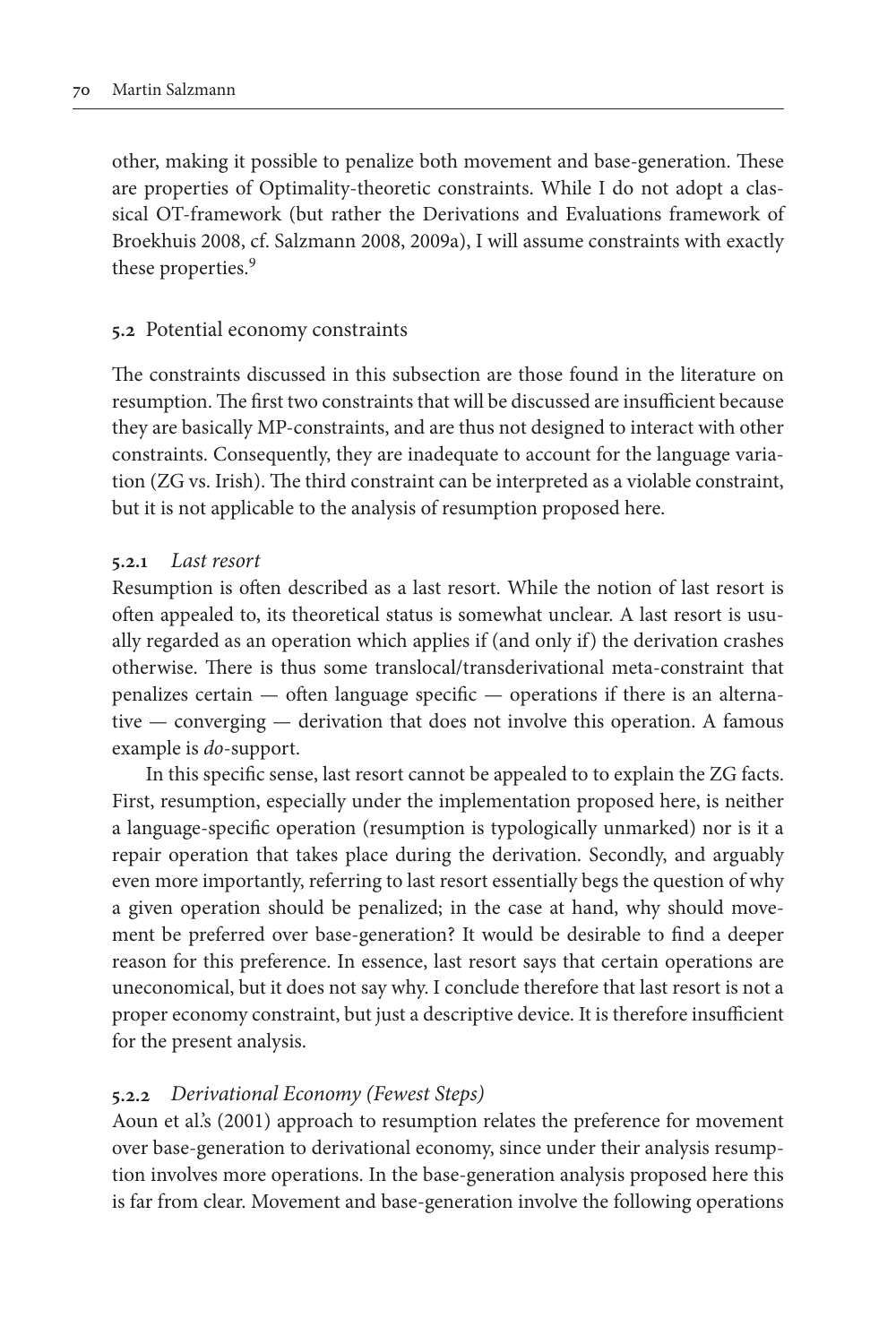(I include all operations that are necessary to establish an operator-variable dependency to be able to compare the two derivations):

(10) a. *Movement:* Merge (operator) + Copy (operator) + Merge (operator) b. *Resumption:* Merge (operator) + Merge (pronoun)

Given this, we would expect resumption/base-generation to be less costly than movement rather than the other way around. Resumption might additionally involve a binding operation to link the operator with the resumptive, but it is unclear whether this operation should be considered as it is arguably not a syntactic operation. But even if we did, this would still not make movement more economical than resumption. From a derivational perspective it is thus far from clear that movement is more economical. The previous discussion rather suggests the opposite.<sup>10</sup>

# **5.2.3** *Representational economy*

There are two relevant representational constraints which have been proposed in the literature, SilentTrace (Pesetsky 1998) and the Avoid Pronoun Principle (APP). Neither constraint can be applied here because their function is to compare representations which are identical except in the phonetic realization of one particular element, preferring the representation with zero phonetic content. These constraints are suitable only if gap and resumptive relatives are given essentially the same syntactic analysis, i.e. if both involve movement (SILENTTRACE), or if both are based on a resumptive derivation (APP, cf. 3.2). However, this is not the case in the proposal advanced here: Gap and resumptive relatives come about via very different operations, so that the resulting PF-representations are too dissimilar for the constraints to apply in any meaningful way. Concretely, SILENTTRACE cannot be used to penalize base-generation because base-generation does not involve a trace/copy. Conversely, the APP would appear to be inapplicable given that it normally chooses between overt and zero pronoun:

(11) John, preferred [PRO<sub>1</sub>/his<sub>\*1/2</sub> going to the movies].

Since the movement derivation involves a trace copy rather than a silent pronoun, the APP has nothing to say about the competition. For the APP to be applicable, it would have to penalize pronouns in general, but this seems undesirable.

Apart from these difficulties, both constraints also fail because they refer to overtness. But crucially, the choice in ZG is not between overt vs. zero pronoun/ variable but between two very different derivations, viz. between base-generation and movement. Additionally, as discussed in Salzmann (2009a), there are languages with silent resumptives. In such cases, neither SILENTTRACE nor the APP applies. I conclude therefore that representational economy is insufficient. See Salzmann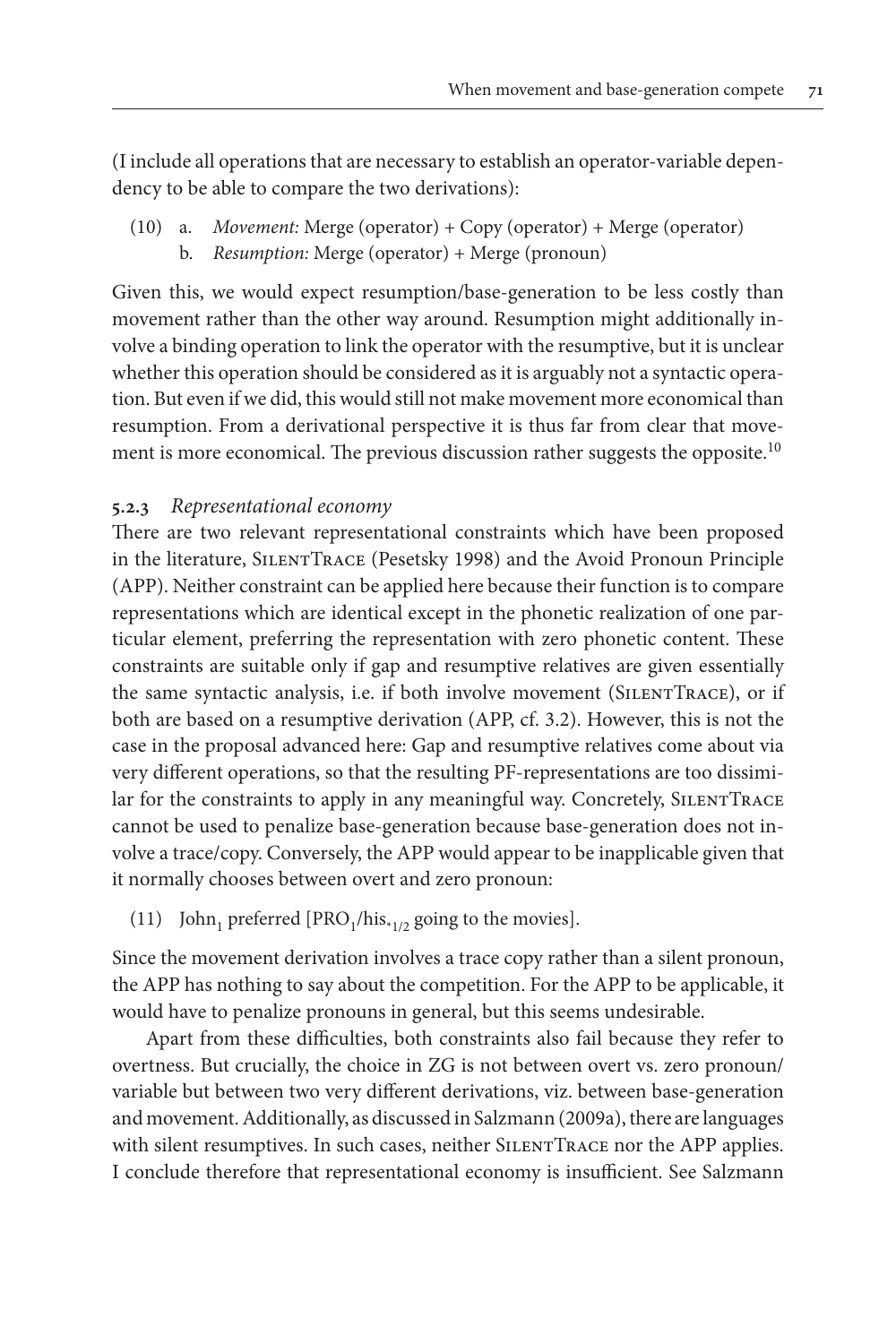(2009a) for additional evidence showing that resumption and representational economy are independent dimensions.

# **5.3** Penalizing resumption by \*Merge

I would like to propose a solution that crucially refers to the elementary operations of External Merge and Internal Merge. In the literature it is generally assumed that External Merge is given Preference over Internal Merge. However, as Broekhuis (2008) points out, not only is there little evidence that Move is inherently more costly from a purely conceptual perspective (both operations involve Copy), but languages also sometimes display the reverse preference. Consequently, he proposes two violable constraints, \*Merge (penalizing External Merge) and \*Move (penalizing Internal Merge). These constraints can also be applied to our case: the ban on resumptive/base-generation derivations can be subsumed under \*MERGE while gap/movement derivations are penalized by \*Move. The variation in the preference for movement/base-generation then follows from different rankings. Specifically, I propose that \*Merge outranks \*Move in ZG, while in Irish and Hebrew the two constraints are tied:

(12) a. resumption as a last resort (ZG):  $*$ MERGE >>  $*$ MovE b. optionality (Irish, Hebrew): \*Merge <> \*Move

While this may look like a stipulation, there is independent evidence for this, in that the ranking in (12a) also accounts for certain facts regarding ZG negative sentences. Broekhuis (2008) argues for the violability of \*Move and \*Merge on the basis of differences between English and Dutch: while the [+neg] feature is checked by means of movement in Dutch, it is checked by means of (External) Merge of an adverb in English:

- (13) a. Jan is  $\left[\begin{array}{cc}N_{\text{EGP}}\text{over } \text{niemand}\end{array}\right]_{1\_\_1}$  tevreden.<br>John is about no.one happy about no.one 'John is not satisfied with anybody.'
	- b. John is  $\left[$ <sub>NEGP</sub> not] satisfied with anybody.

Broekhuis derives this difference by means of the ranking  $*$ Move >>  $*$ Merge for English and \*Merge >> \*Move for Dutch. Since ZG behaves like Dutch with respect to negation, we have independent support for the ranking \*Merge >> \*Move. While the unification with sentential negation therefore supports the ranking for ZG, a precise investigation of the implications of the ranking in Irish and Hebrew has to be left for further research.

Even though I have presented an analysis in terms of economy, I actually believe that the notion of economy is inappropriate here. While the Merge-over-Move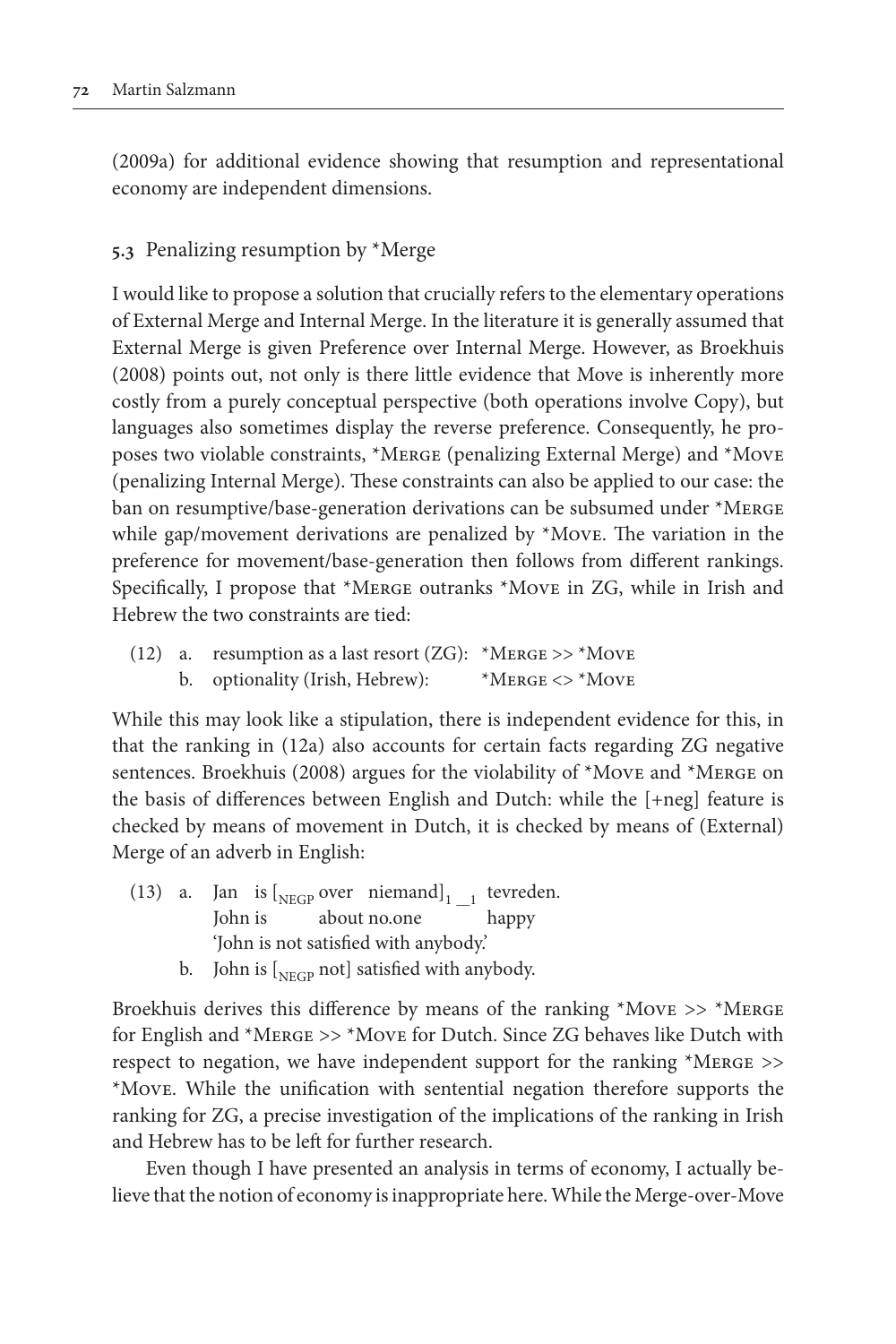principle (or \*Move) is clearly an economy constraint, we seem to be dealing with something that is reminiscent of a parameter: if both operations are inherently equally costly, the computational system is confronted with an indeterminacy as to which of the two should be applied. As a consequence, languages have to make a choice to resolve the indeterminacy. And since the indeterminacy arises independently, the parametrization is not arbitrary, but simply unavoidable. What remains as a topic for further research is to investigate whether the choices languages make with respect to this "parameter" can be related to independent properties. This view is similar to a proposal in Müller (2009) where the order of application of the operations Agree and Merge on the vP-cycle is taken to be indeterminate, forcing languages to make a choice. According to Müller, this choice (expressed in terms of the relative ranking of violable constraints) is responsible for the distinction between ergative and accusative languages, and thus amounts to a parameter.

# **5.4** In favor of global/translocal constraints

The present proposal differs in one crucial respect from the system in Müller (and also from the original Merge-over-Move constraint) in that the constraints are global. While a local decision is perhaps possible for Broekhuis' negation facts, this is not the case for resumption. If the choice between movement and base-generation has to be made locally, it will have to be made at the beginning of the derivation, given that the two derivations already differ from each other at this point (i.e. we find merger with either a resumptive pronoun or an operator). However, the information necessary for the decision is not yet available in the derivation. The relevant probe has not been merged and, more importantly, later islands may also influence the choice — but this information is not available either. Consequently, in the approach advocated here, complete representations must be compared in terms of how a given uninterpretable feature is checked, i.e. whether it is checked by External or Internal Merge.

#### **6. Conclusion**

The distribution of ZG relatives has important implications for the definition of the reference set. They show that gap and resumptive relatives compete for the relativization of subjects and direct objects. Given the analysis proposed here, this implies that movement and base-generation compete with each other. Since these derivations involve different numerations we concluded that the reference set must not be based on identical numerations, but rather on identical LFs.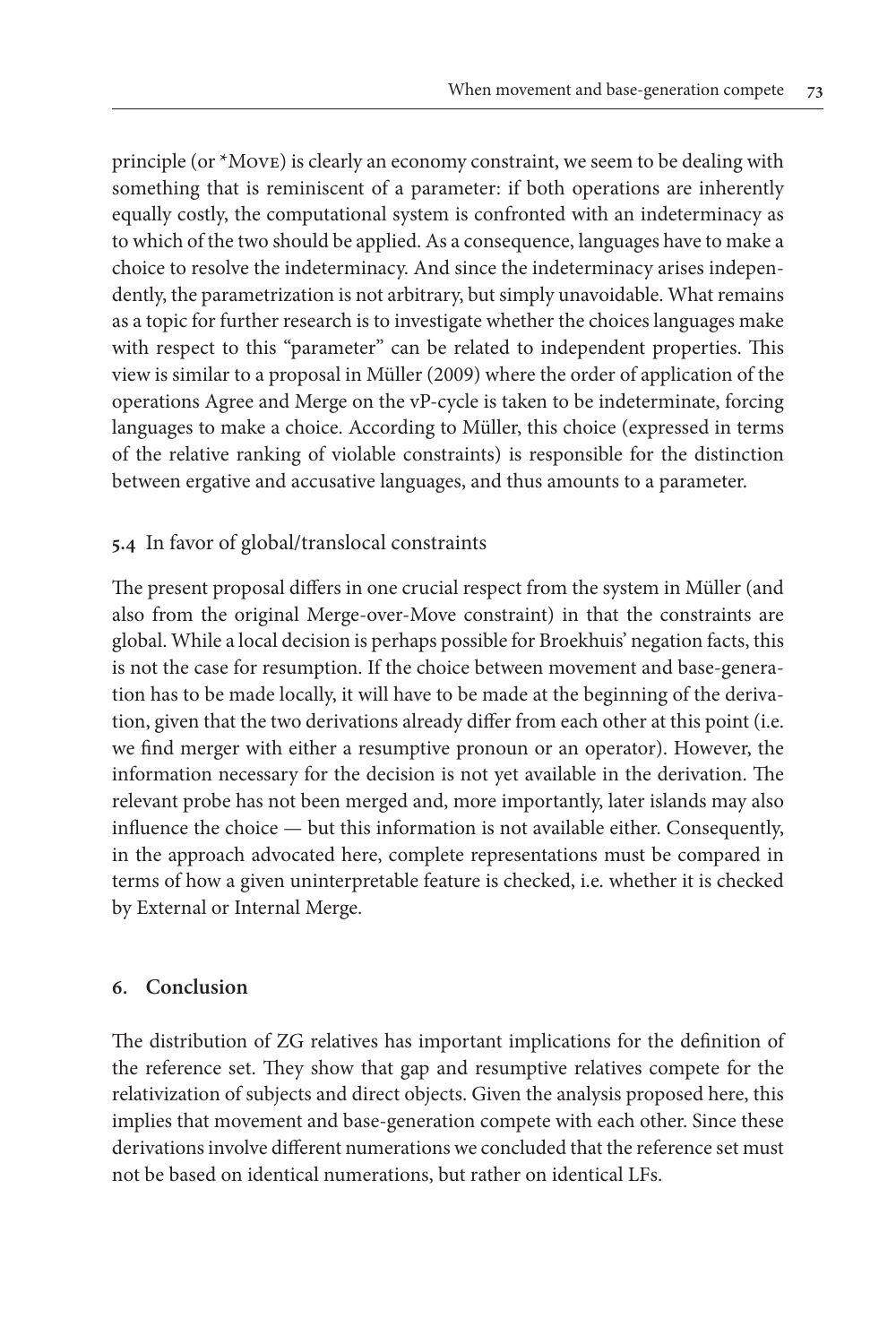Since gap relatives are grammatical for subjects and direct objects gaps only must be preferred by some constraint. I have shown that a classical Minimalist economy constraint is inadequate because (a) the existing constraints cannot be used to compare movement vs. base-generation candidates, and (b) the preference for movement over base-generation is not universal: in some languages, both strategies exist side by side in identical environments. This variation calls for violable and ranked constraints, so that both movement and base-generation can be penalized. While the ban against movement is expressed by \*Move, the ban against resumption is subsumed under \*Merge, which has the more general function of penalizing External Merge. The ranking \*Merge >> \*Move for ZG receives independent support from the way [+neg] is checked in negative sentences. The relative ranking between the two constraints is best understood as expressing parametric choices that result from an indeterminacy of the computational system.

#### **Notes**

**\*** I thank two anonymous reviewers for very helpful comments on an earlier version of the paper.

**1.** The distribution holds for most Swiss dialects, the only area of variation being datives, cf. Salzmann (2008/2009b). Long-distance relativization, where resumptives appear across the board, involves a different construction, cf. Salzmann (2006). Free relativization requires *wh*relative pronouns that leave gaps, cf. Van Riemsdijk (1989). For Possessor relativization cf. Salzmann (to appear).

**2.** There is a line of research which argues that resumptives are barred from certain positions such as matrix subject/direct object due to A'-disjointness, i.e. bound pronouns must be free in a certain domain. This means that resumptive derivations are taken to crash contrary to what is claimed here, cf. e.g. Willis (2000: 545ff.). For ZG such a solution is inadequate because we find resumptives in the case of indirect objects: Since indirect objects do not differ with respect to the least Complete Functional Complex from direct objects (in both cases it is the TP), the asymmetry cannot be derived.

**3.** Languages in which resumption is sensitive to locality are a different matter (see Boeckx 2003).

**4.** A major argument for a movement approach to resumption are reconstruction effects. These are also found in ZG, even in cases where the resumptive is located inside an island. This shows that reconstruction does not correlate with locality (pace Aoun et al. 2001), thus severely weakening the argument for movement. See Salzmann (2008, 2009a) for detailed discussion.

**5.** One reviewer argues that this argument is weakened by the following asymmetry:

- (i) the two weeks he went on vacation
- (ii) he went on vacation  $*(for)$  two weeks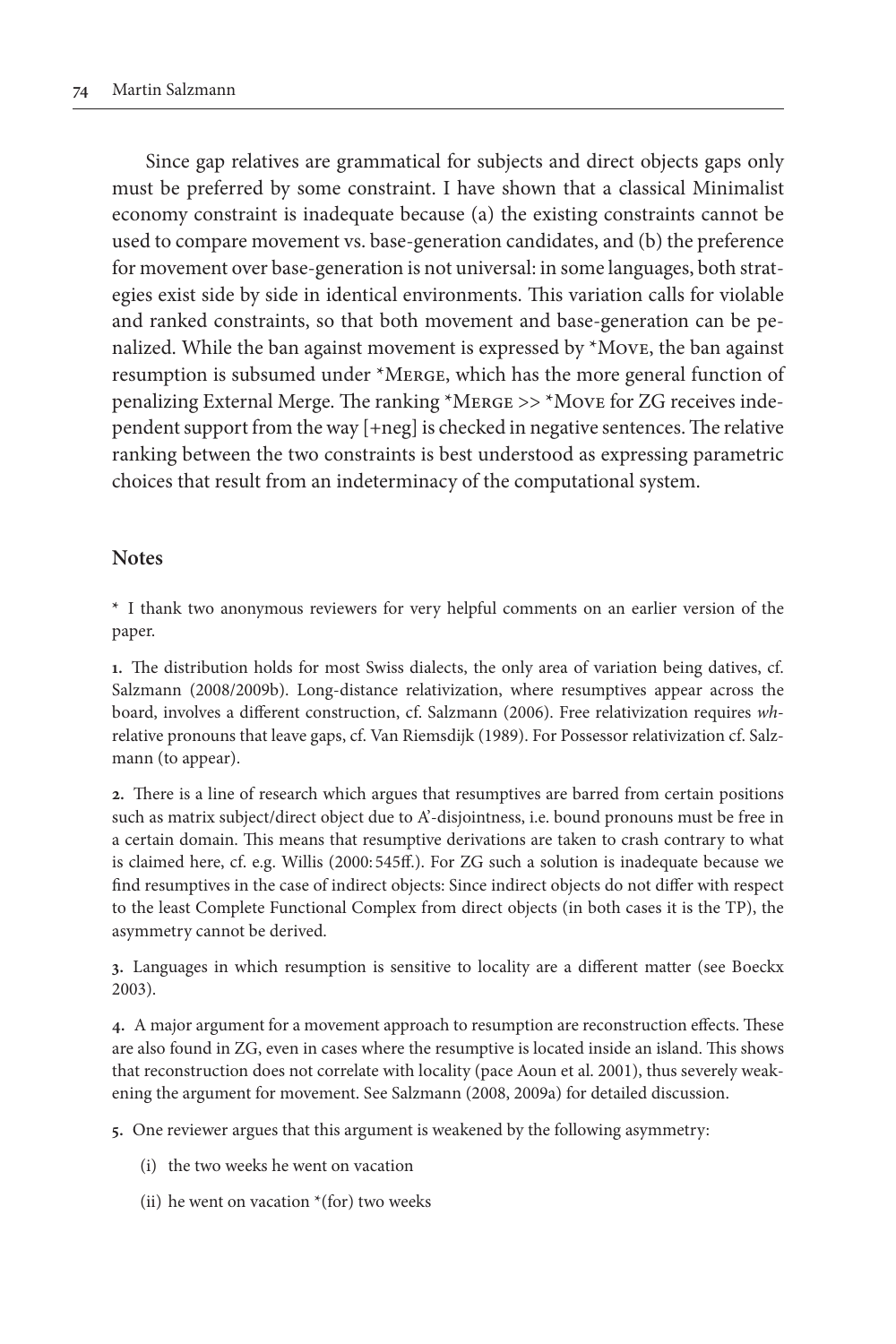Apparently, the null operator can replace a PP, which makes the ZG facts seem little surprising under a null operator analysis. While it is certainly correct that (i) and (ii) show that (5) does not argue against a null operator analysis as such, I believe that my criticism can be raised against Van Riemsdijk's specific implementation of the null operator analysis. In his analysis the operator does not originate in the base position of the amount expression and then move to Spec, CP. Rather, in his base-generation analysis the operator is directly merged in Spec, CP while some pro-form is generated in the base-position of the amount expression, which is then fronted, like weak pronouns. However, given that ZG lacks (weak) pro-forms for amounts, a base-generation derivation is not possible for such cases. In fact, it seems to be a more general property of languages that base-generation is ruled out with certain semantic types such as amounts. In other words, the data in (i) and (ii) argue in favor of a null operator *movement* analysis, which is precisely what is proposed here.

**6.** I use LF in a liberal sense of the term here, in that I assume that it also includes (the result of) processes like reconstruction that will be relevant for semantic interpretation. A more precise term would perhaps be LF-interpretation or LF-output. Adopting this notion of LF may not be innocuous, given that some movement operations, such as topicalization, do not have consequences for the truth-conditions of a sentence. If topicalized phrases are fully reconstructed, topicalization should be blocked by the in-situ variant. Consider the following example (Sportiche 2006, ex. 70):

(i) A book it is obvious everyone will buy.

Since the topicalized indefinite can be in the scope of the universally quantified subject, one could argue that (i) has an LF that is no different from that of a sentence without topicalization. I will follow Sportiche in assuming that the information structural properties of the topicalized phrase do not reconstruct, so that a topicalized structure will have a different LF than a non-topicalized structure. As a result, there will be no competition, and topicalization is not blocked.

**7.** Under scope reconstruction the lower copy is not interpreted as a definite description (as in (8)), but rather as an indefinite description.

**8.** Consequently, one might expect dative relatives to be possible with gaps under a narrowscope interpretation. This prediction is difficult to test because the PF-constraint requiring the realization of oblique case is not equally strong for all speakers (Salzmann 2008, 2009b). For some speakers, this constraint is so strong that only resumptive dative relatives are possible; for such speakers a narrow-scope interpretation in dative relatives does not seem to be possible. For speakers for whom the choice between gap and resumptive is essentially optional the prediction seems to be borne out.

**9.** An alternative that avoids violable constraints involves parametrization of the reference set, as suggested by Sternefeld (1997). While we could take identical LFs to be the basis for ZG, the reference set in languages like Irish would have to be based on identical numerations. Since gap and resumptive relatives then involve different numerations, they would not end up in the same reference set and would thus not compete, thereby accounting for the optionality in (9). I will not adopt this solution because its implications are difficult to assess, and because, as Salzmann (2009a) shows, an approach that is based on violable constraints also accounts for some additional phenomena in ZG.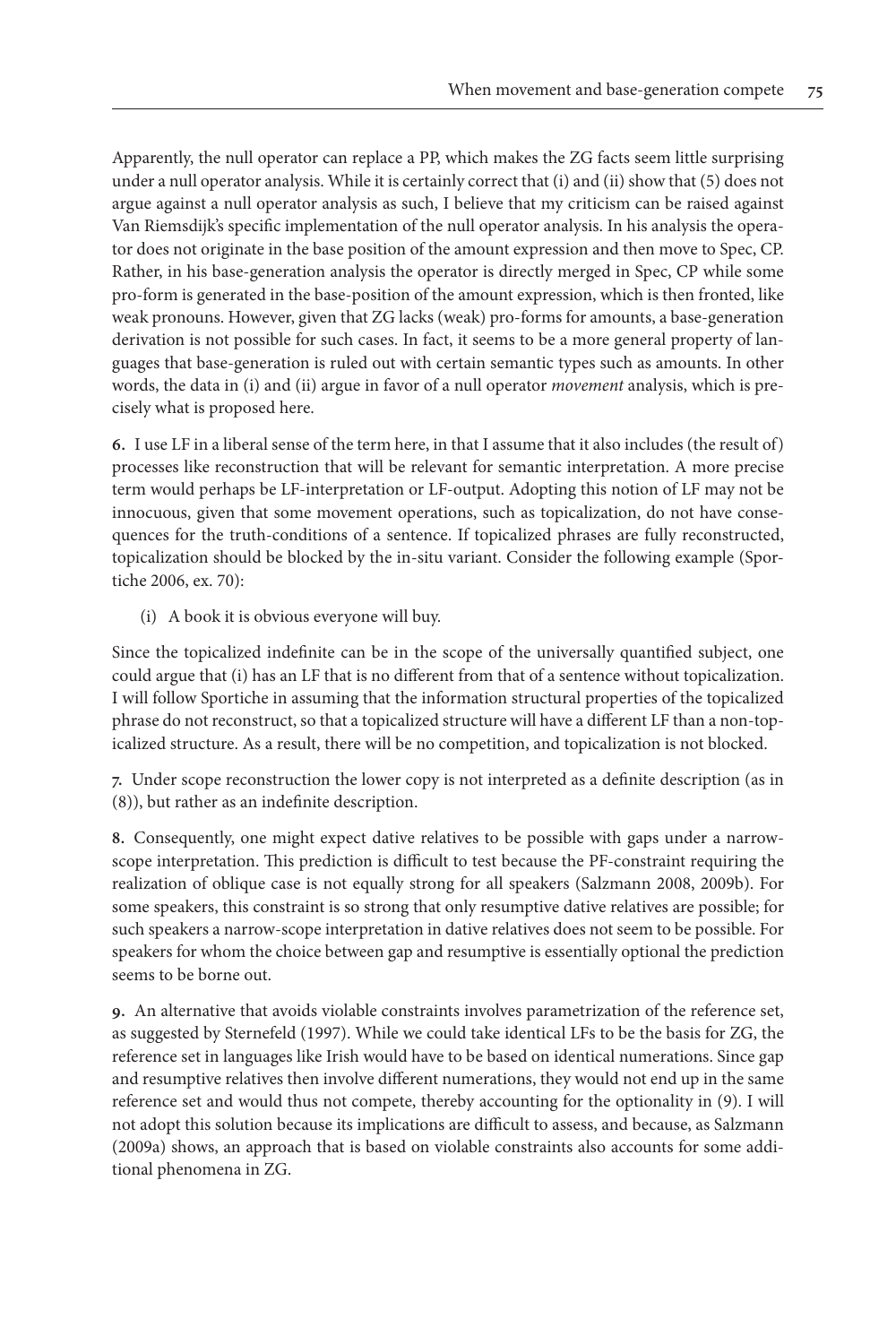**10.** One reviewer points out, correctly, that *Fewest Steps* could be interpreted as a violable constraint preferring base-generation, which is counteracted by some other, higher-ranked constraint favoring movement. However, my point is rather that it is not clear with which constraint *Fewest Steps* could be in conflict (something that is partly due to its MP-origin, it would seem). In the proposal outlined below, the conflicting constraints represent two equally economical options, which arise as a consequence of an indeterminacy of the computational system.

### **References**

- Aoun, J., L. Choueiri & N. Hornstein. 2001. "Resumption, movement, and derivational economy". *Linguistic Inquiry* 32:3. 371–403.
- Boeckx, C. 2003. *Islands and chains. Resumption as stranding.* Amsterdam: John Benjamins. Broekhuis, H. 2008. *Derivations and evaluations.* Berlin: Mouton.
- Fox, D. 2002. "Antecedent-contained deletion and the copy theory of movement". *Linguistic Inquiry* 33.63–96.
- Georgopoulos, C. 1985. "Variables in Palauan syntax". *Natural Language and Linguistic Theory* 3.59–94.
- Guilliot, N. & N. Malkawi. 2006. "When resumption determines reconstruction". *WCCFL 25* (Proceedings of the West Coast Conference on Formal Linguistics) ed. by D. Baumer, D. Montero & M. Scanlon, 168–176. Somerville, MA: Cascadilla Press.
- Keenan, E.L. & B. Comrie. 1977. "Noun phrase accessibility and Universal Grammar". *Linguistic Inquiry* 8.63–99.
- Henry, Alison. 2002. Variation and Syntactic Theory. In Peter Trudgill, Natalie Schilling-Estes & J.K. Chambers (eds): *The Handbook of Language Variation and Change.* Blackwell: Oxford. (= Blackwell Handbooks in Linguistics), 267–282.
- McCloskey, J. 1990. "Resumptive pronouns, A'-binding and levels of representation in Irish". *The syntax of the modern Celtic languages* ed. by Randall Hendrick, 199–248. New York: Academic Press.
- McCloskey, J. 2002. "Resumption, successive cyclicity, and the locality of operations". *Derivation and explanation in the Minimalist Program* ed. by S. D. Epstein & T. D. Seely, 184–226. Oxford: Blackwell.
- Müller, G. 2003. "Ergativity, accusativity, and the order of Merge and Agree". *Exploring features and arguments* ed. by Kleanthes Grohmann, 263–307. Berlin: Mouton de Gruyter.
- Müller, G. & W. Sternefeld. 2001. "The rise of competition in syntax: A synopsis". *Competition in syntax* ed. by G. Müller & W. Sternefeld, 1–68. Berlin: Mouton de Gruyter.
- Pesetsky, D. 1998. "Some Optimality principles of sentence pronunciation". *Is the best good enough? Optimality and competition in syntax* ed. by P. Barbosa, D. Fox, M. McGinnis & D. Pesetsky, 337–383. Cambridge, MA: MIT Press.
- van Riemsdijk, H. 1989. "Swiss relatives". *Sentential complementation and the lexicon* ed. by D. Jaspers, W. Klooster, Y. Putseys & P. Seuren, 343–354. Berlin: Foris.
- Salzmann, M. 2006. *Resumptive prolepsis. A study in indirect A'-dependencies.* PhD diss. Utrecht (published by LOT).
- Salzmann, M. 2008. "Variation in resumption requires violable constraints A case study in Alemannic relativization". *Optimality theory and Minimalism: interface theories* (Linguistics in Potsdam 28) ed. by H. Broekhuis & R. Vogel, 99–132.